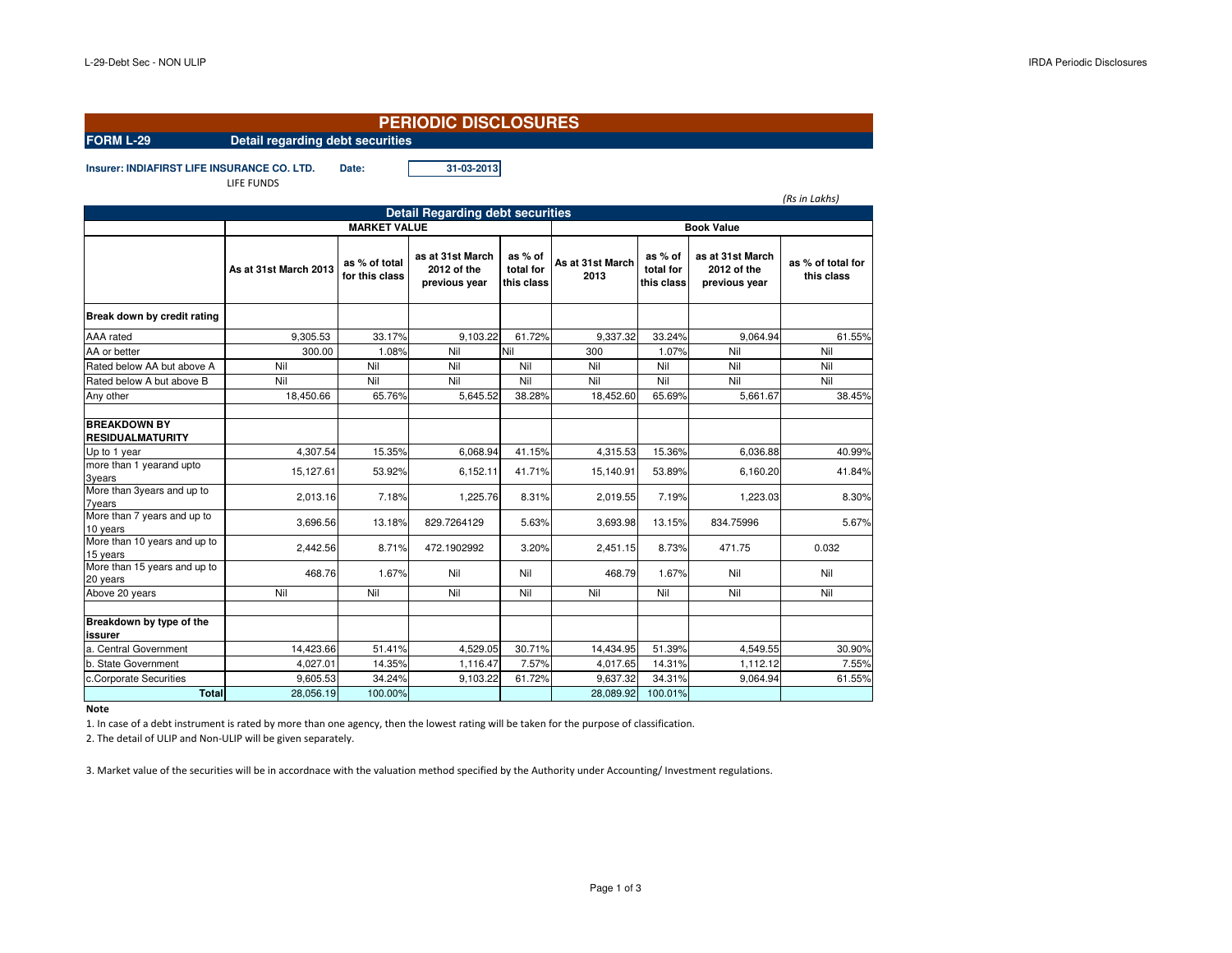## **PERIODIC DISCLOSURES**

## **FORM L-29 Detail regarding debt securities**

**Insurer: INDIAFIRST LIFE INSURANCE CO. LTD. Date: 31-03-2013**

PGA FUNDS

|                                                |                          |                                 |                                                     |                                    |                          |                                 |                                                  | (Rs in Lakhs)                   |  |  |
|------------------------------------------------|--------------------------|---------------------------------|-----------------------------------------------------|------------------------------------|--------------------------|---------------------------------|--------------------------------------------------|---------------------------------|--|--|
|                                                |                          |                                 | <b>Detail Regarding debt securities</b>             |                                    |                          |                                 |                                                  |                                 |  |  |
|                                                | <b>MARKET VALUE</b>      |                                 |                                                     |                                    | <b>Book Value</b>        |                                 |                                                  |                                 |  |  |
|                                                | As at 31st March<br>2013 | as % of total<br>for this class | as at 31st<br>March 2012 of<br>the previous<br>year | as % of<br>total for<br>this class | As at 31st March<br>2013 | as % of total<br>for this class | as at 31st March<br>2012 of the<br>previous year | as % of total for<br>this class |  |  |
| Break down by credit rating                    |                          |                                 |                                                     |                                    |                          |                                 |                                                  |                                 |  |  |
| <b>AAA</b> rated                               | 34.080.62                | 36.57%                          | 4.611.69                                            | 0.47                               | 34,080.77                | 36.59%                          | 4.609.33                                         | 0.47                            |  |  |
| AA or better                                   | 8,457.34                 | 9.07%                           | 700.00                                              | 0.07                               | 8,401.83                 | 9.02%                           | 700.00                                           | 0.07                            |  |  |
| Rated below AA but above A                     | $\mathbf 0$              | Nil                             | Nil                                                 | Nil                                | $\Omega$                 | Nil                             | Nil                                              | Nil                             |  |  |
| Rated below A but above B                      | $\Omega$                 | Nil                             | Nil                                                 | Nil                                | $\Omega$                 | Nil                             | Nil                                              | Nil                             |  |  |
| Any other                                      | 50,666.26                | 54.36%                          | 4,450.84                                            | 0.46                               | 50,671.49                | 54.40%                          | 4,446.18                                         | 0.46                            |  |  |
| <b>BREAKDOWN BY</b><br><b>RESIDUALMATURITY</b> |                          |                                 |                                                     |                                    |                          |                                 |                                                  |                                 |  |  |
| Up to 1 year                                   | 1,004.43                 | 1.08%                           | 149.17                                              | 0.02                               | 1,003.97                 | 1.08%                           | 146.51                                           | 0.02                            |  |  |
| more than 1 yearand upto<br>3years             | 12,936.02                | 13.88%                          | 2,197.32                                            | 0.23                               | 12,859.40                | 13.80%                          | 2,197.40                                         | 0.23                            |  |  |
| More than 3years and up to<br><b>7years</b>    | 20,078.01                | 21.54%                          | 4,489.98                                            | 0.46                               | 20,086.17                | 21.56%                          | 4.485.43                                         | 0.46                            |  |  |
| More than 7 years and up to<br>10 years        | 36,583.81                | 39.25%                          | 2,926.06                                            | 0.30                               | 36,595.45                | 39.28%                          | 2,926.17                                         | 0.30                            |  |  |
| More than 10 years and up to<br>15 years       | 15,698.87                | 16.84%                          | Nil                                                 | Nil                                | 15,704.51                | 16.86%                          | Nil                                              | Nil                             |  |  |
| More than 15 years and up to<br>20 years       | 6,903.08                 | 7.41%                           | Nil                                                 | Nil                                | 6,904.58                 | 7.41%                           | Nil                                              | Nil                             |  |  |
| Above 20 years                                 | Nil                      | Nil                             | Nil                                                 | Nil                                |                          | Nil                             | Nil                                              | Nil                             |  |  |
| Breakdown by type of the<br><b>issurer</b>     |                          |                                 |                                                     |                                    |                          |                                 |                                                  |                                 |  |  |
| a. Central Government                          | 28,522.45                | 30.60%                          | 2,333.00                                            | 0.24                               | 28,520.42                | 30.62%                          | 2,329.18                                         | 0.24                            |  |  |
| b. State Government                            | 22,143.81                | 23.76%                          | 2,117.84                                            | 0.22                               | 22,151.06                | 23.78%                          | 2,117.00                                         | 0.22                            |  |  |
| c.Corporate Securities                         | 42,537.96                | 45.64%                          | 5,311.69                                            | 0.54                               | 42,482.60                | 45.60%                          | 5,309.33                                         | 0.54                            |  |  |
| <b>Total</b>                                   | 93,204.22                | 100.00%                         |                                                     |                                    | 93,154.08                | 100.00%                         |                                                  |                                 |  |  |

**Note**

1. In case of a debt instrument is rated by more than one agency, then the lowest rating will be taken for the purpose of classification.

2. The detail of ULIP and Non-ULIP will be given separately.

3. Market value of the securities will be in accordnace with the valuation method specified by the Authority under Accounting/ Investment regulations.